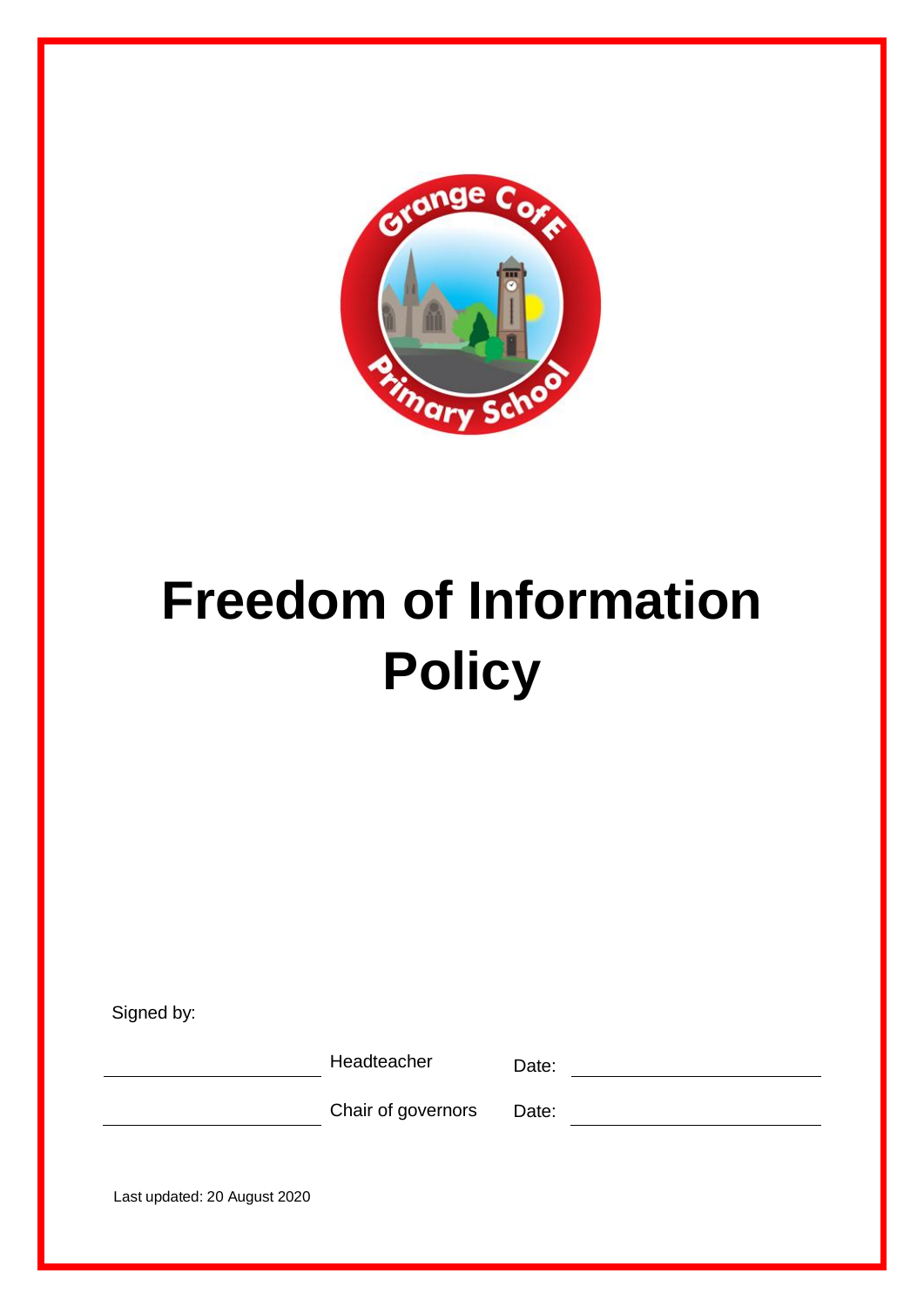# **Contents**

**[Statement of intent](#page-1-0)** 

- 1. [Legal framework](#page-0-0)
- 2. [Accepting requests for information](#page-3-0)
- 3. [General right of access to information held by the school](#page-3-1)
- 4. [The appropriate limit](#page-4-0)
- 5. [Charging fees](#page-5-0)
- 6. Means by which communication is to be made
- 7. [Providing advice and assistance](#page-5-1)
- 8. [Publication scheme](#page-8-0)
- 9. [Monitoring and review](#page-8-1)

Appendix

<span id="page-1-0"></span>a) [Model Publication Scheme](#page-9-0)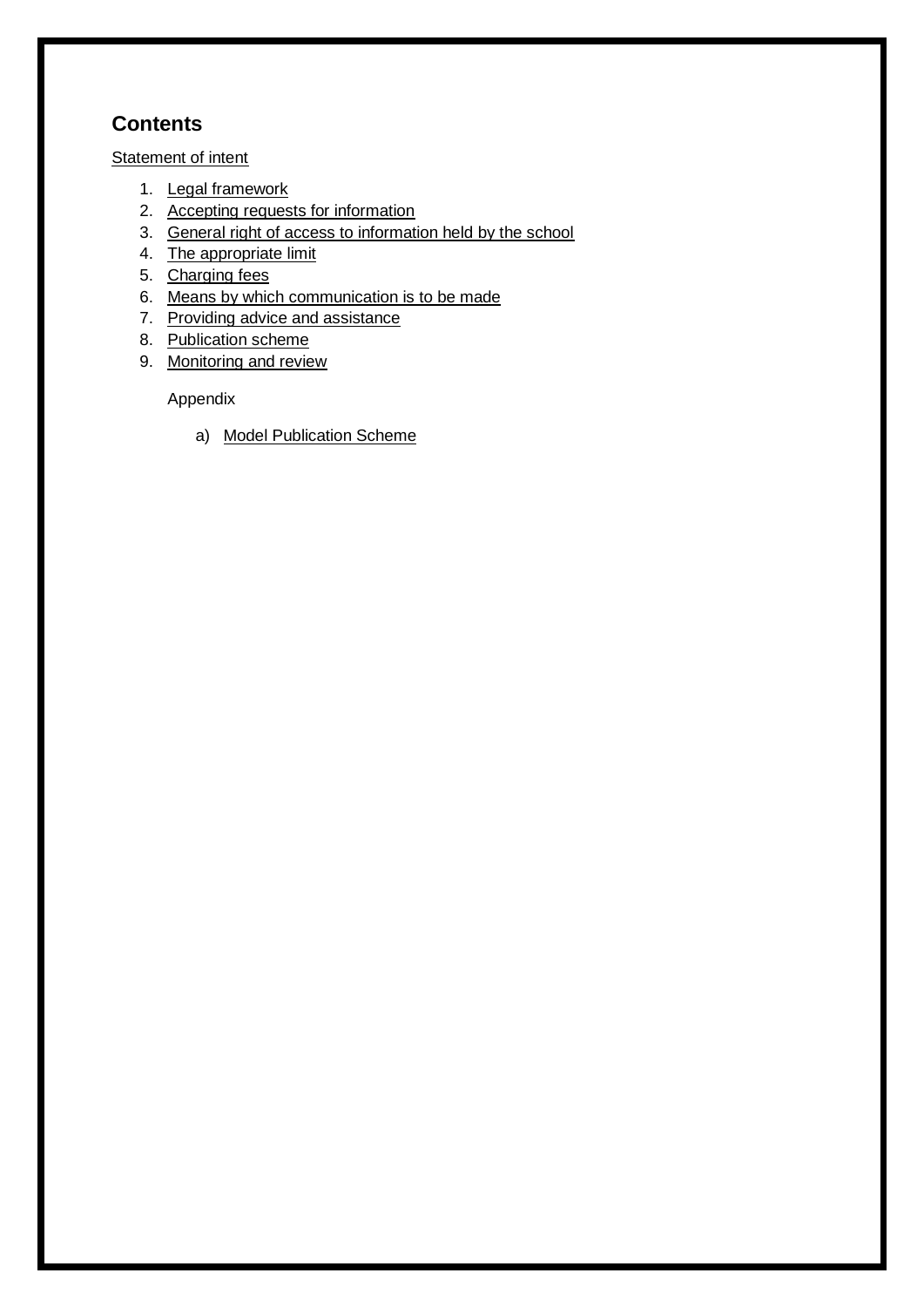# **Statement of intent**

As an educational provider, our school has an obligation to publish a freedom of information statement, outlining how we will meet our duties under the Freedom of Information Act 2000 and associated regulations. The development and effective implementation of this policy fulfils that requirement.

More specifically, this policy outlines:

- How the school will respond to requests from individuals for access to information held about them.
- Our school's policy and procedures for the release and publication of private data and public records.
- Our school's policy and procedures for providing applicants with advice and assistance throughout the duration of their requests.

It also clarifies our position regarding the appropriate limit to the costs incurred by the school in obtaining any requested information, and on charging fees for its provision.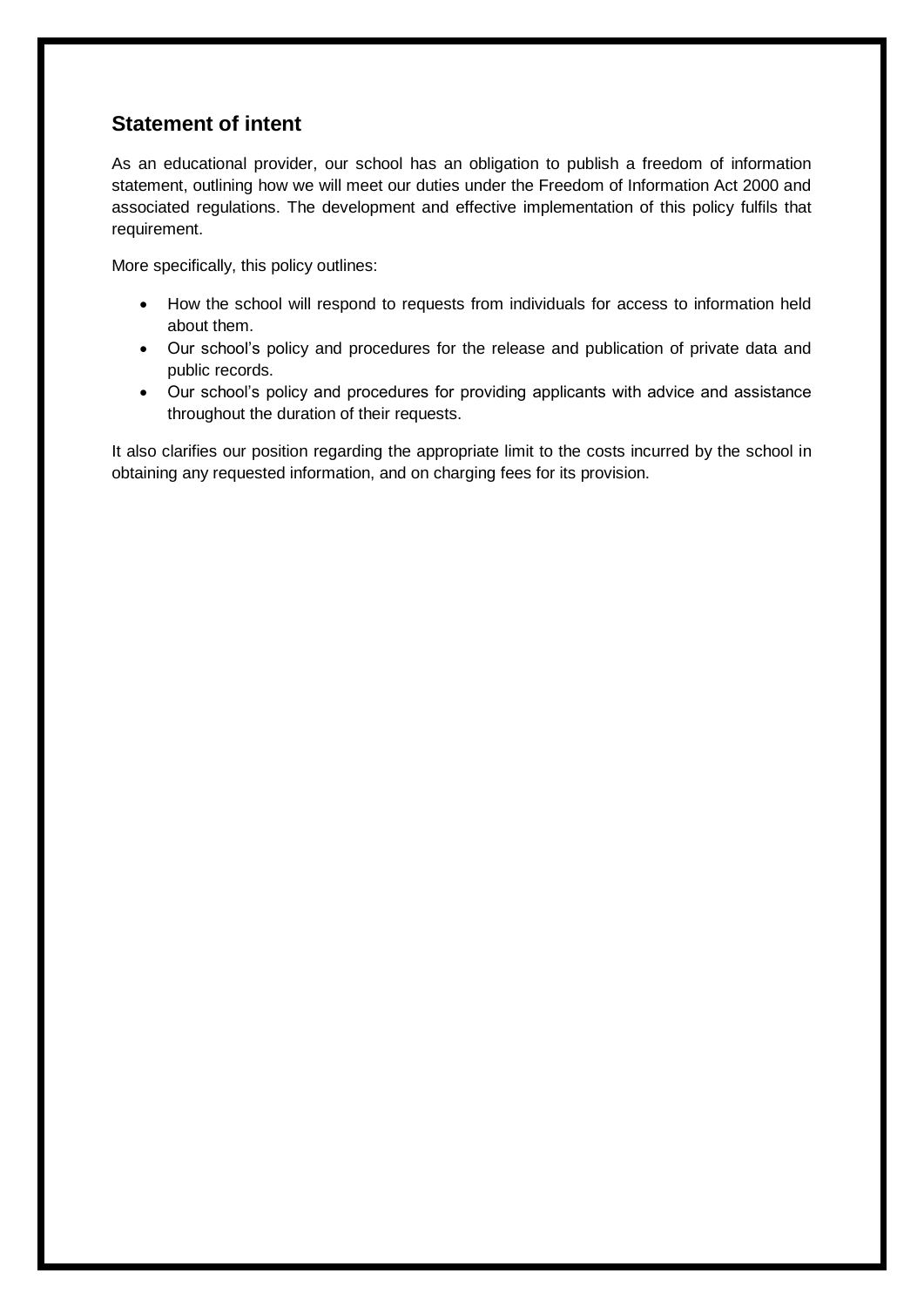# **1. Legal framework**

1.1. This policy has due regard to the following legislation:

- The General Data Protection Regulation
- The Freedom of Information Act 2000
- The Freedom of Information and Data Protection (Appropriate Limit and Fees) Regulations 2004
- 1.2. This policy also has due regard to guidance, including, but not limited to, the following:
	- ICO 'Model publication scheme' 2016
	- ICO 'Duty to provide advice and assistance (section 16)' 2016
- 1.3. This policy will be viewed in conjunction with the following other school policies:
	- **GDPR Data Protection Policy**

## <span id="page-3-0"></span>**2. Accepting requests for information**

- 2.1. The school will only accept a request for information which meets all of the following criteria:
	- $\bullet$  It is in writing
	- It states the name of the applicant and an address for correspondence
	- It describes the information requested
- 2.2. A request will be treated as made in writing if it meets all of the following requirements:
	- It is transmitted by electronic means
	- It is received in legible form
	- It is capable of being used for subsequent reference
- 2.3. The school will publish details of its procedures for dealing with requests for information on the **website**, which includes:
	- A contact address and email address
	- A telephone number
	- A named individual to assist applicants with their requests

## <span id="page-3-1"></span>**3. General right of access to information held by the school**

- 3.1. Provided that the request complies with [section 2](#page-3-0) of this policy, the school will, no later than 20 working days from receipt of the request, comply with its duty to:
	- Confirm or deny to any person making a request for information to the school, whether it holds information of the description specified in the request.
	- Provide the documentation, if the school confirms that it holds the requested information.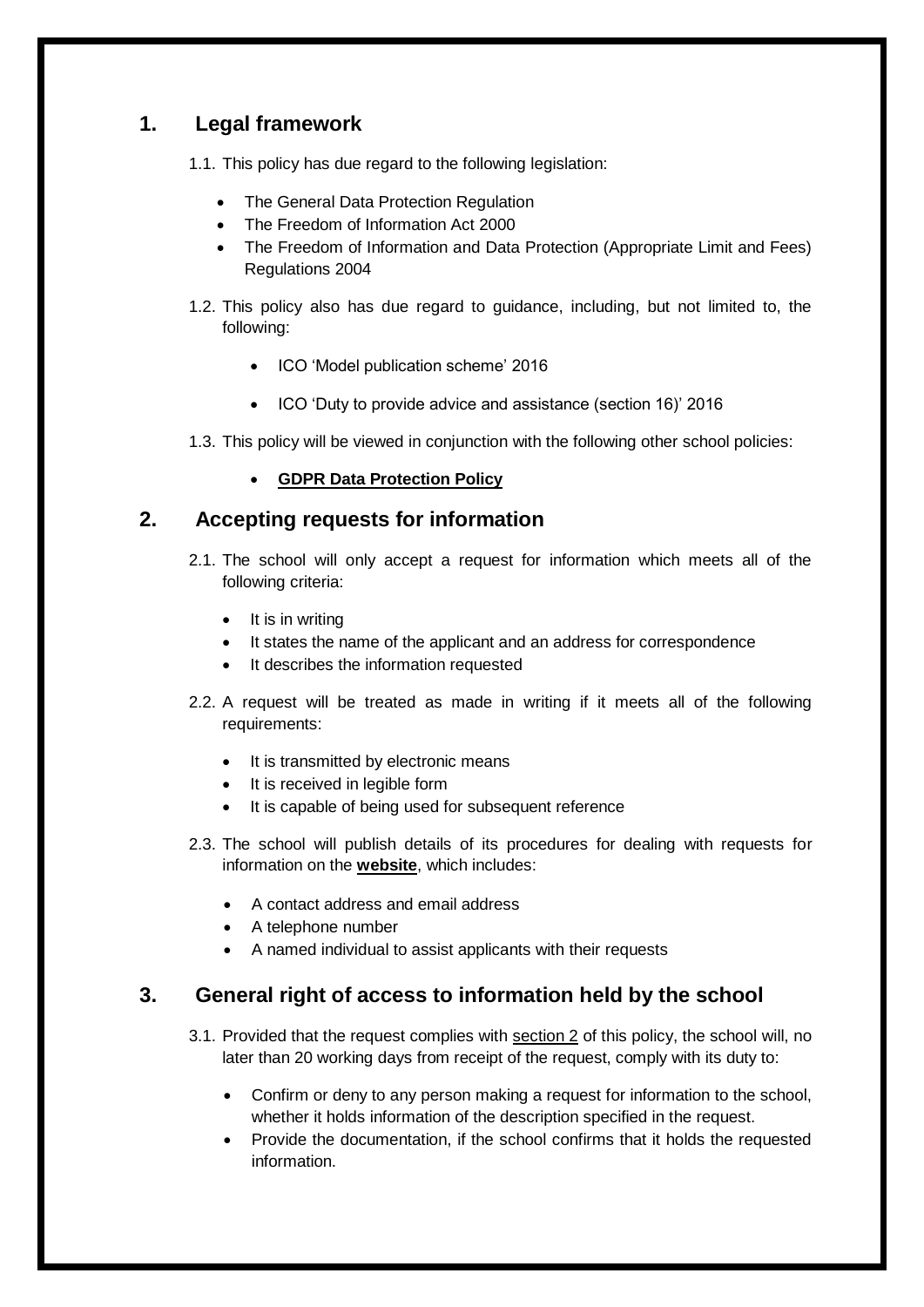3.2. The school will not comply with section 3.1 of this policy where:

- The school reasonably requires further information to meet a freedom of information request, has informed the applicant of this requirement, but was not subsequently supplied with that further information.
- The information is no longer readily available as it is contained in files that have been placed in archive storage or is difficult to access for similar reasons.
- A request for information is exempt under section 2 of the Freedom of Information Act 2000.
- The cost of providing the information exceeds the appropriate limit.
- The request is vexatious.
- The request is a repeated request from the same person made within 60 consecutive working days of the initial one.
- A fee notice was not honoured.
- 3.3. Where information is, or is thought to be, exempt, the school will, within 20 working days, give notice to the applicant which:
	- States the fact.
	- Specifies the exemption in question.
- 3.4. The information provided to the applicant will be in the format that they have requested, where possible.
- 3.5. Where it is not possible to provide the information in the requested format, the school will assist the applicant by discussing alternative formats in which it can be provided.
- 3.6. The information provided will also be in the language in which it is held, or another language that is legally required. If the school is required to translate any information, it will do so.
- 3.7. If, under relevant disability and discrimination regulations, the school is legally obliged to provide the information in other forms and formats, it will do so.

#### <span id="page-4-0"></span>**4. The appropriate limit**

- 4.1. The school will not comply with any freedom of information request that exceeds the statutorily imposed appropriate limit of £450.
- 4.2. When determining whether the cost of complying with a freedom of information request is within the appropriate limit, the school will take account only of the costs we reasonably expect to incur in relation to:
	- Determining whether it holds the information.
	- Locating the information, or a document which may contain the information.
	- Retrieving the information, or a document which may contain the information.
	- Extracting the information from a document containing it.
	- Costs related to the time spent by any person undertaking any of the activities outlined in section 4.2 of this policy on behalf of the school, are to be estimated at a rate of £25 per person per hour.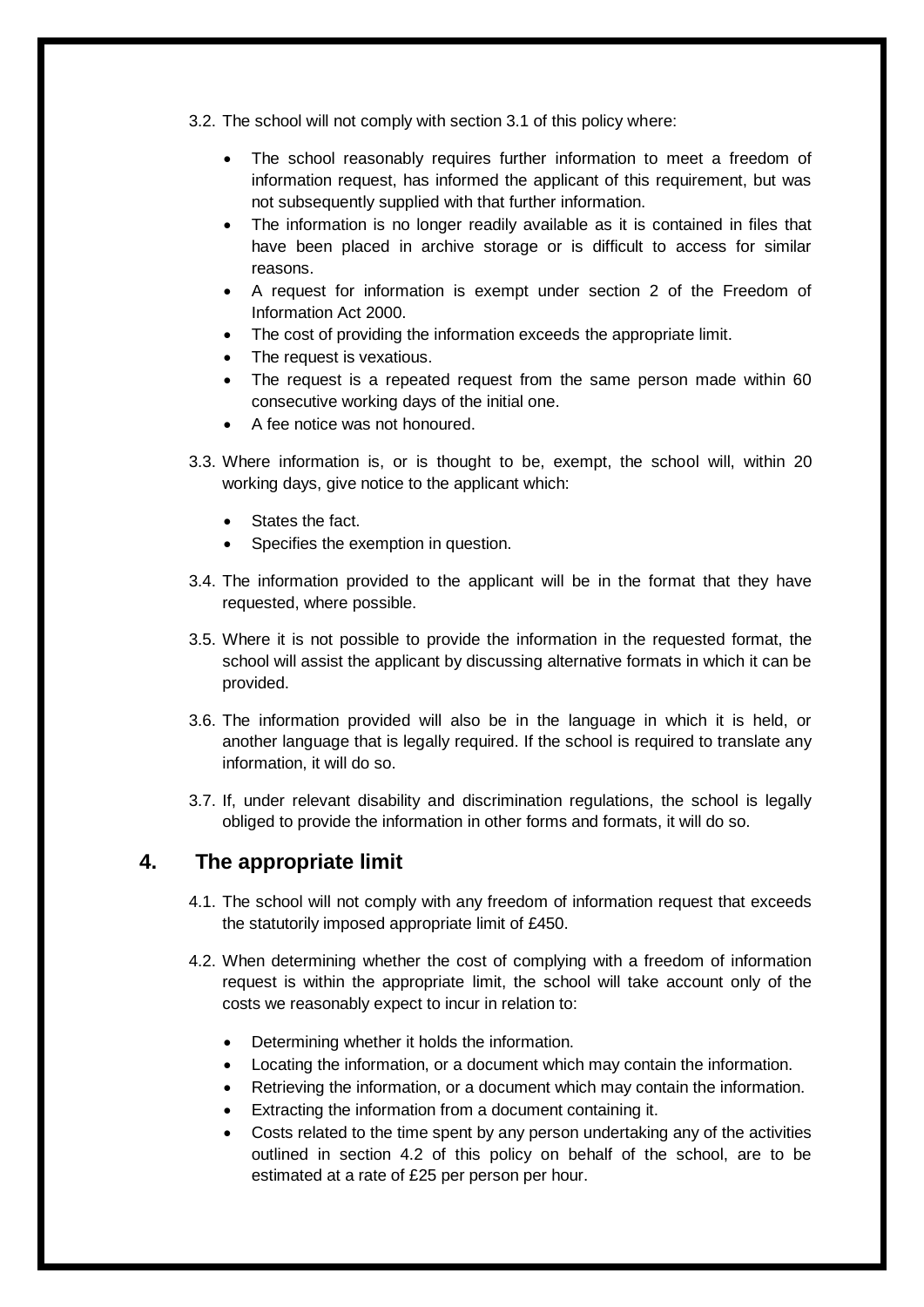4.3. Where multiple requests for information are made to the school within 60 consecutive working days of each other, either by a single person or by different persons who appear to be acting in concert, the estimated cost of complying with any of the requests is to be taken to be the total costs to the school of complying with all of them.

# <span id="page-5-0"></span>**5. Charging fees**

- 5.1. The school may, within 20 working days, give an applicant who has requested information from the school, a written notice stating that a fee is to be charged for the school's compliance.
- 5.2. Charges may be made for disbursements, such as the following:
	- Photocopying
	- Postage and packaging
	- Costs directly incurred as a result of viewing information
- 5.3. Fees charged will not exceed the total cost to the school of:
	- Informing the person making the request whether we hold the information.
	- Communicating the information to the person making the request.
- 5.4. Where a fee is to be charged, the school will not comply with [section 3](#page-3-1) of this policy unless the requested fee is paid within a period of three months, beginning with the day on which the fees notice is given to the applicant.
- 5.5. The school will not take into account any costs which are attributable to the time spent by persons undertaking any of the activities mentioned in section 5.3 above.
- 5.6. When calculating the  $20<sup>th</sup>$  working day in which to respond to a freedom of information request, the period beginning the day on which the fee notice is given to the applicant and ending with the day on which the fee is received, will be disregarded.

## **6. Means by which communication is to be made**

- 6.1. Where, on making a request for information, the applicant expresses a preference for communication by any one of the following means, the school will, as far as is practicable, give effect to that preference:
	- The provision to the applicant of a copy of the information in permanent form or in another form acceptable to the applicant.
	- The provision to the applicant of a reasonable opportunity to inspect a record containing the information.
	- The provision to the applicant of a digest, or summary of the information, in permanent form or in another form acceptable to the applicant.

# <span id="page-5-1"></span>**7. Providing advice and assistance**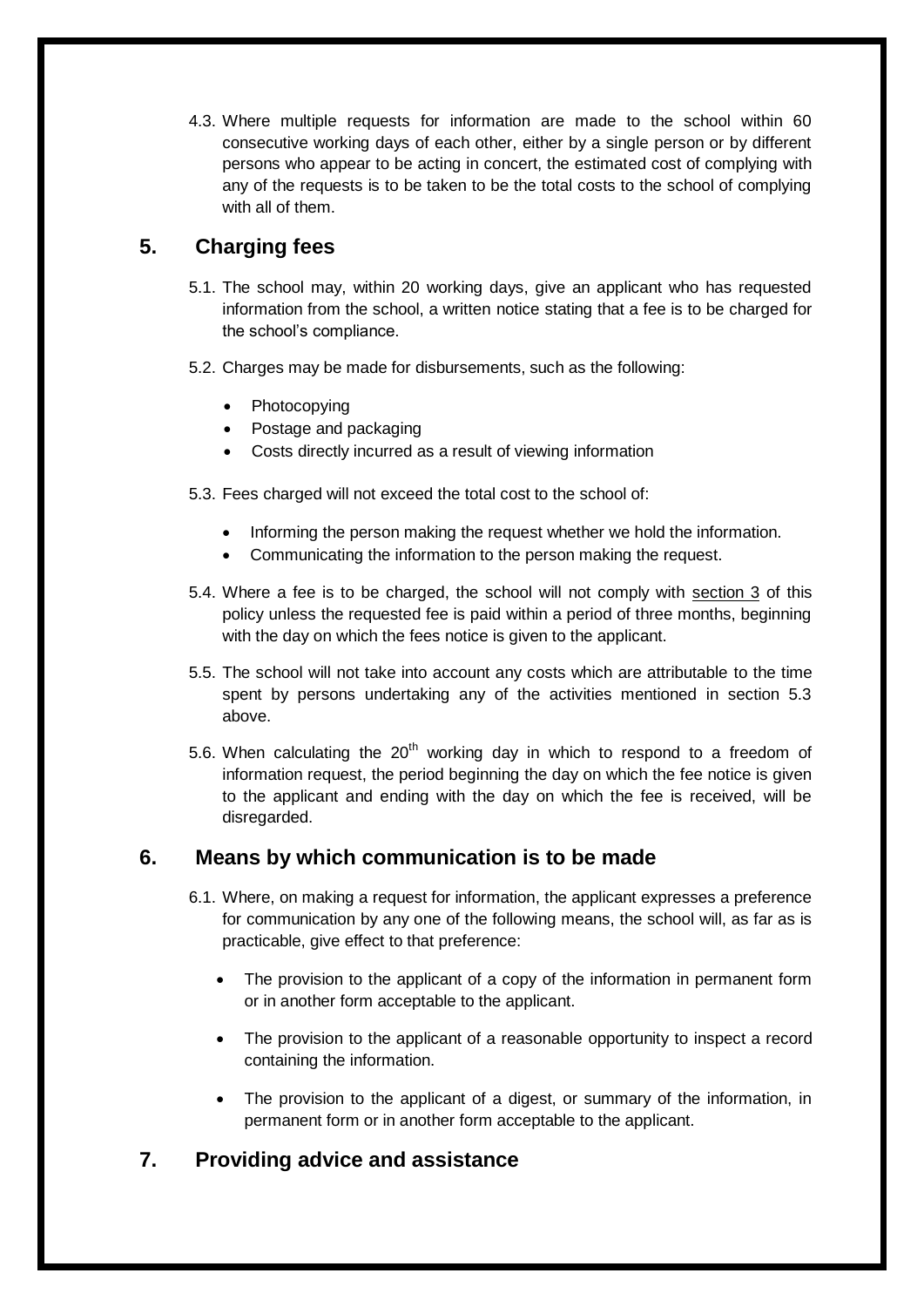- 7.1. The school will meet its duty to provide advice and assistance, as far as is reasonable, to any person who proposes to make, or has made, requests for information to the school.
- 7.2. The school may offer advice and assistance in the following circumstances:
	- If an individual requests to know what types of information the school holds and the format in which it is available, as well as information on the fees regulations and charging procedures.
	- If a request has been made, but the school is unable to regard it as a valid request due to insufficient information, leading to an inability to identify and locate the information.
	- If a request has been refused, e.g. due to an excessive cost, and it is necessary for the school to assist the individual who has submitted the request.
- 7.3. The school will provide assistance for each individual on a case-by-case basis; examples of how the school will provide assistance include the following:
	- Informing an applicant of their rights under the Freedom of Information Act 2000
	- Assisting an individual in the focus of their request, e.g. by advising of the types of information available within the requested category
	- Advising an applicant if information is available elsewhere and how to access this information
	- Keeping an applicant informed on the progress of their request
- 7.4. In order to provide assistance as outlined above, the school will engage in the following good practice procedures:
	- Make early contact with an individual and keep them informed of the process of their request.
	- Accurately record and document all correspondence concerning the clarification and handling of any request.
	- Give consideration to the most appropriate means of contacting the applicant, taking into account their individual circumstances.
	- Discuss with the applicant whether they would prefer to receive the information in an alternative format, in cases where it is not possible to provide the information requested in the manner originally specified.
	- Remain prepared to assist an applicant who has had their request denied due to an exemption.
- 7.5. The school will give particular consideration to what level of assistance is required for an applicant who has difficulty submitting a written request.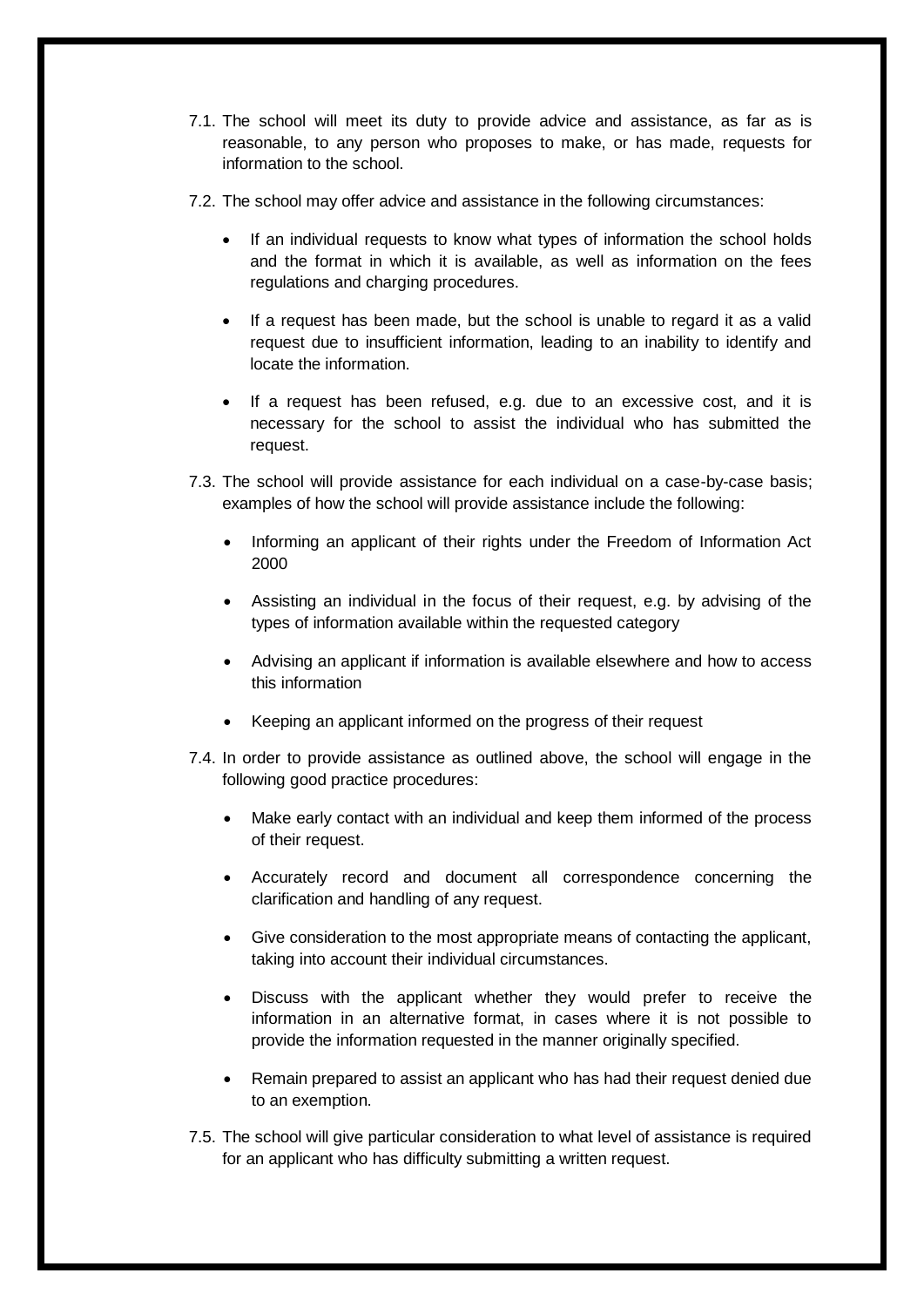- 7.6. In circumstances where an applicant has difficulty submitting a written request, the school will:
	- Make a note of the application over the telephone and then send the note to the applicant to confirm and return – the statutory time limit for a reply would begin here.
	- Direct the individual to a different agency that may be able to assist with framing their request.

**NB.** This list is not exhaustive and the school may decide to take additional assistance measures that are appropriate to the case.

- 7.7. Where an applicant's request has been refused either because the information is accessible by other means, or the information is intended for future publication or research, the school, as a matter of good practice, will provide advice and assistance.
- 7.8. The school will advise the applicant how and where information can be obtained, if it is accessible by other means.
- 7.9. Where there is an intention to publish the information in the future, the school will advise the applicant of when this publication is expected.
- 7.10. If the request is not clear, the school will ask for more detail from the applicant in order to identify and locate the relevant information, before providing further advice and assistance.
- 7.11. If the school is able to clearly identify the elements of a request, it will respond following usual procedures and will provide advice and assistance for the remainder of the request.
- 7.12. If any additional clarification is needed for the remainder of a request, the school will ensure there is no delay in asking for further information.
- 7.13. If an applicant decides not to follow the school's advice and assistance and fails to provide clarification, the school is under no obligation to contact the applicant again.
- 7.14. If the school is under any doubt that the applicant did not receive the advice and assistance, the school will re-issue it.
- 7.15. The school is not required to provide assistance where an applicant's request is vexatious or repeated, as defined under section 14 of the Freedom of Information Act 2000.
- 7.16. The school is also not required to provide information where the cost of complying with a request exceeds the limit outlined in the Freedom of Information Act 2000. In such cases, the school will consider whether any information can be provided free of charge if the applicant refuses to pay the fee.
- 7.17. A record will be kept by the **headteacher** in the **school office** of all the advice and assistance provided.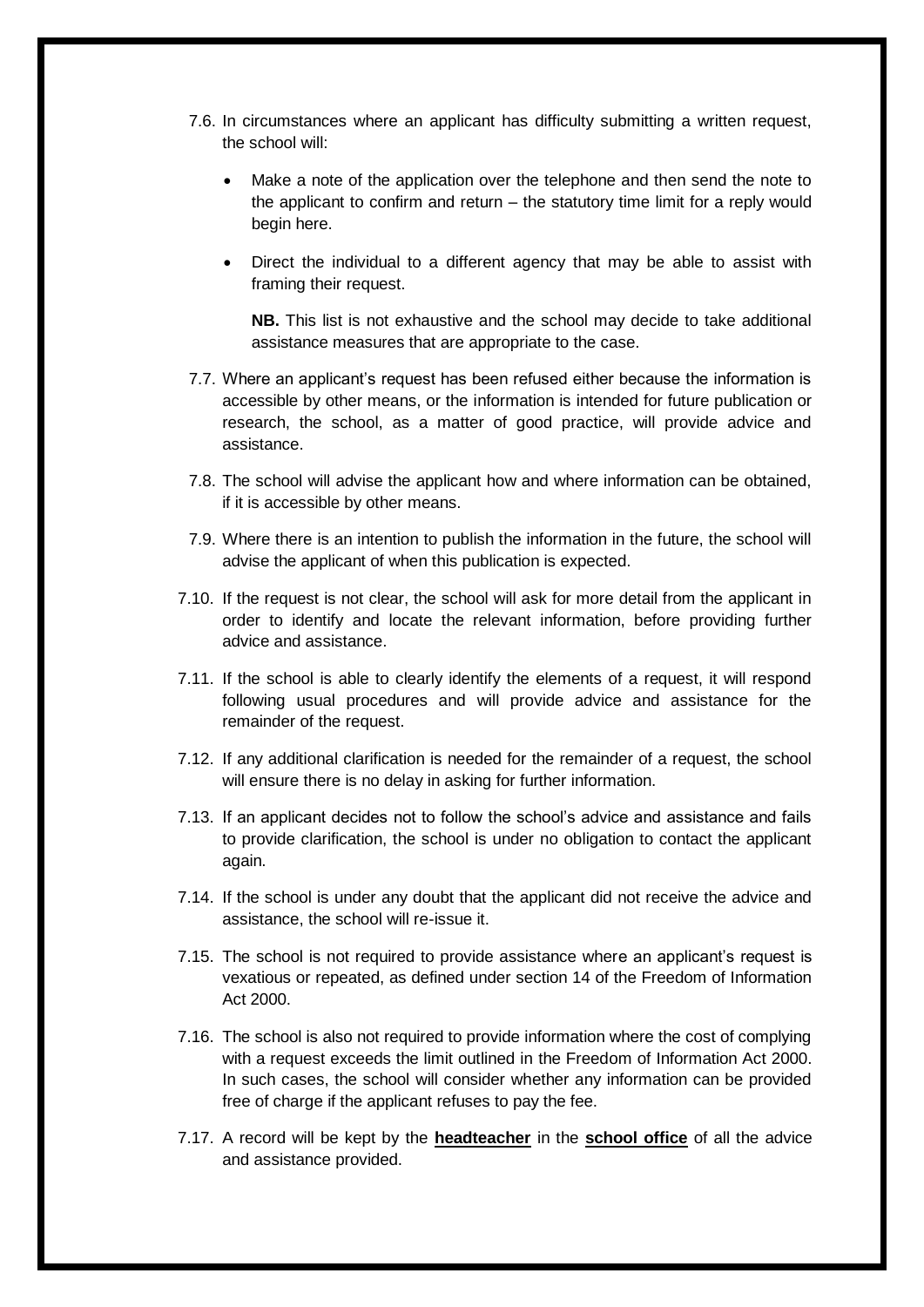## <span id="page-8-0"></span>**8. Publication scheme**

- 8.1. The school will meet its duty to adopt and maintain a publication scheme which specifies the information which it will publish on the school website, and whether the information will be available free of charge or on payment.
- 8.2. The publication scheme will be reviewed and, where necessary, updated on an **annual** basis.

## <span id="page-8-1"></span>**9. Monitoring and review**

- 9.1. This policy will be received on a **bi-annual** basis, or in light of any changes to relevant legislation, by the **headteacher**.
- 9.2. The next scheduled review date for this policy is **August 2020**.